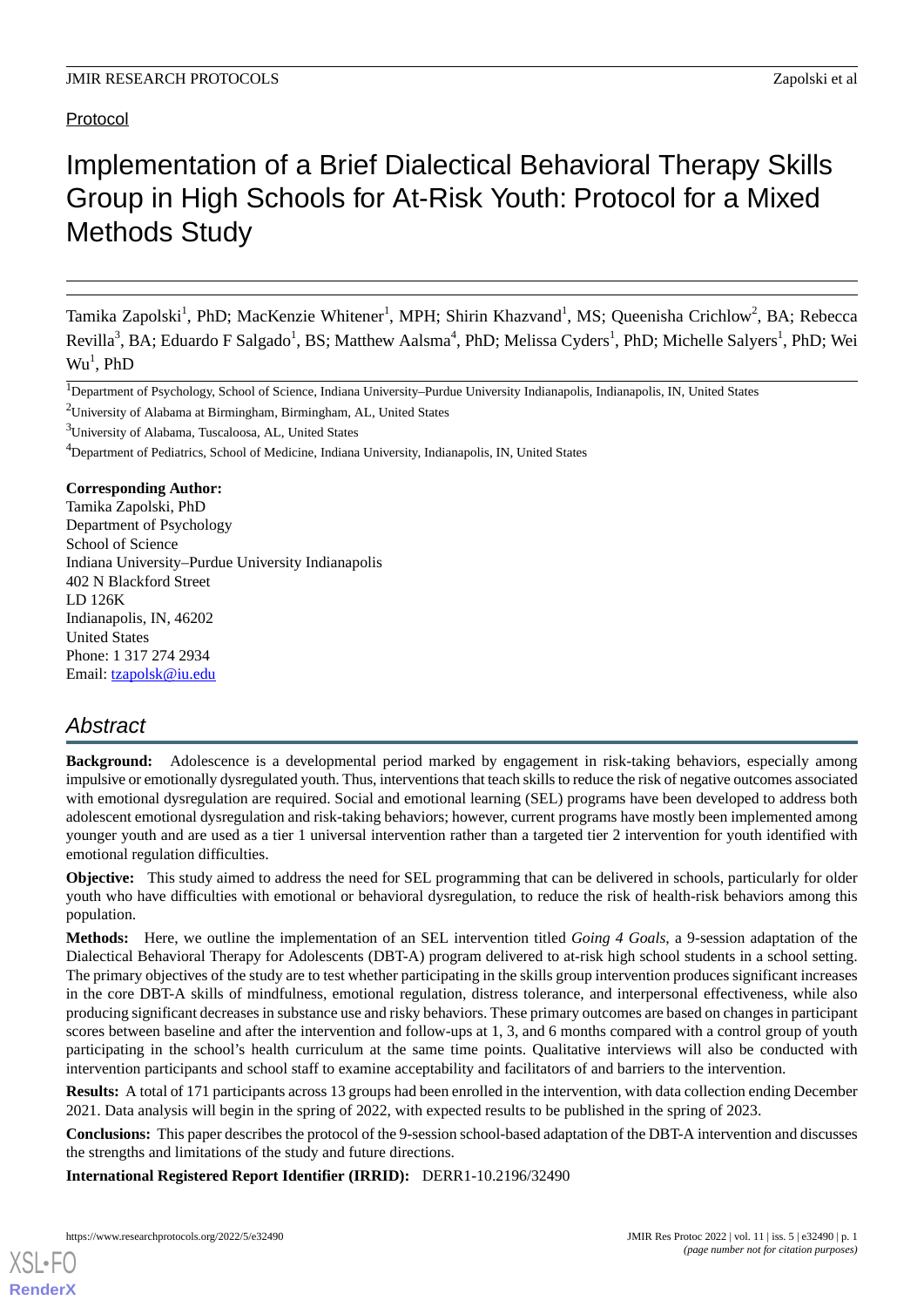(JMIR Res Protoc 2022;11(5):e32490) doi: [10.2196/32490](http://dx.doi.org/10.2196/32490)

#### **KEYWORDS**

dialectical behavioral therapy; adolescents; high school; intervention; high school; teenagers; risk-taking behavior; impulsivity; emotion dysregulation; social and emotional learning; youth

# *Introduction*

#### **Background**

Adolescence is a developmental period characterized by an increase in risk-taking behavior [\[1](#page-9-0)[-3\]](#page-9-1) manifested in several areas, including reckless driving, unprotected sexual behavior, and substance use [[4\]](#page-9-2). Although an increase in some risk-taking behaviors is common among adolescents, addressing engagement in such behaviors is warranted because they are associated with the leading causes of death among adolescents (eg, injury deaths from motor vehicle crashes, firearms, and suffocation) [\[5](#page-9-3)]. In addition, adolescents who experience higher emotional dysregulation and impulsivity are especially vulnerable to the negative health outcomes of risky behaviors [[6](#page-10-0)[,7](#page-10-1)].

Social and emotional learning (SEL) programs have been developed to primarily address adolescent emotional dysregulation and risk-taking behaviors within school settings [[8](#page-10-2)[,9](#page-10-3)]. The term SEL was first coined in 1994 when the Collaborative for Academic, Social, and Emotional Learning (CASEL) was founded [\[10](#page-10-4)]. Through SEL programming, youth can acquire and effectively apply the knowledge, attitudes, and skills necessary to understand and manage their emotions, establish and achieve positive goals, develop and maintain positive relationships, and make healthy and responsible decisions [\[10](#page-10-4)]. In turn, this knowledge and skill development aids in youth's ability to attain and maintain personal well-being across their life span [\[10](#page-10-4)]. Thus, the core components of SEL programs that align with the five competencies identified by the CASEL focus on improving (1) self-awareness of one's emotions, thoughts, and behaviors; (2) self-management to regulate one's emotions, thoughts, and behaviors effectively; (3) social awareness and skills; (4) relationship skills to form and maintain healthy relationships; and (5) responsible decision-making to make constructive and respectful choices [[11](#page-10-5)[-13](#page-10-6)].

SEL programs have been associated with multiple positive outcomes, including increases in social skills and prosocial behaviors and decreases in antisocial and externalizing behaviors among youth [[14-](#page-10-7)[17](#page-10-8)]. For example, a meta-analysis of postintervention and long-term outcomes of school-based SEL programs among youth in elementary, middle, and high schools found that participants who received the intervention had better outcomes than those in the control group at postintervention on social-emotional skills, social-emotional attitudes toward self, others, and school, emotional distress, academic performance, and drug use (effect size=0.12-0.22). These improvements were also found in follow-up assessments occurring between 6 months and 18 years after the intervention for all outcomes as well as prosocial behaviors and conduct disorder (effect size=0.13-0.33) [[17\]](#page-10-8).

Despite the clear benefits of SEL programs on health outcomes for youth, there are gaps in the generalizability of the findings. First, research on the implementation of SEL programs has been primarily conducted among younger youth (eg, in elementary or middle school) [[16](#page-10-9)], with limited research testing the efficacy of SEL programs among older youth in high school settings [[18\]](#page-10-10). For example, of the 213 studies included in a meta-analysis conducted by Durlak et al [\[16](#page-10-9)], only 13% were from high school settings, with a similar percentage of studies found in the meta-analysis conducted by Taylor et al [\[17](#page-10-8)]. Second, there is limited empirical evidence on the efficacy of SEL programs as targeted interventions (also referred to as *tier 2* interventions) for youth experiencing social, emotional, or behavioral problems and at increased risk of negative health outcomes [\[19](#page-10-11)]. For example, Blewitt et al conducted a systematic review of targeted tier 2 SEL interventions and found that only 19 studies met the inclusion criteria. However, the findings indicated positive outcomes, with the tier 2 SEL programs strengthening participants' social and behavioral functioning [\[19](#page-10-11)]. Yet, the findings are limited in generalizability in that the review focused only on tier 2 SEL programs delivered in early childhood education and care settings, with much of the evidence directed primarily toward preschoolers with externalizing problems. Thus, there is a gap in the literature regarding the efficacy of tier 2 SEL interventions for older at-risk adolescents.

Dialectical behavioral therapy (DBT) is an effective tier 2 SEL intervention for social, emotional, and behavioral problems among youth in high schools. DBT was originally developed by Linehan et al [\[20](#page-10-12)] to treat chronically suicidal adults, many of whom were diagnosed with borderline personality disorder [[20\]](#page-10-12). DBT uses cognitive behavioral and mindfulness techniques to address difficulties in four specific areas—distress tolerance, mindfulness, emotional regulation, and interpersonal effectiveness—and has been proven to be effective in treating many mental disorders [[20](#page-10-12)[-22](#page-10-13)]. Owing to the success of the intervention among adults, adaptations of DBT have been created for adolescents, particularly those with similar clinical symptoms or difficulties with emotional dysregulation [\[23](#page-10-14),[24\]](#page-10-15). The format of both DBT and Dialectical Behavioral Therapy for Adolescents (DBT-A) consists of individual therapy and a skills group component; however, DBT-A differs from DBT in that some content is adapted to be developmentally appropriate for youth, and the length of treatment is reduced from 1 year to 24 weeks [[23](#page-10-14)[,24](#page-10-15)]. Outcome data for DBT-A have demonstrated the effectiveness of the intervention in treating various mental and behavioral health conditions in adolescents, including suicidality, emotional dysregulation, depression, and anger across multiple clinical settings, including correctional facilities, residential in-patient programs, and day treatment programs [[23,](#page-10-14)[25,](#page-10-16)[26\]](#page-10-17).

DBT-A has also been adapted for implementation in nonclinical settings, such as schools, with the publication of the DBT Skills

 $XS$  • FO **[RenderX](http://www.renderx.com/)**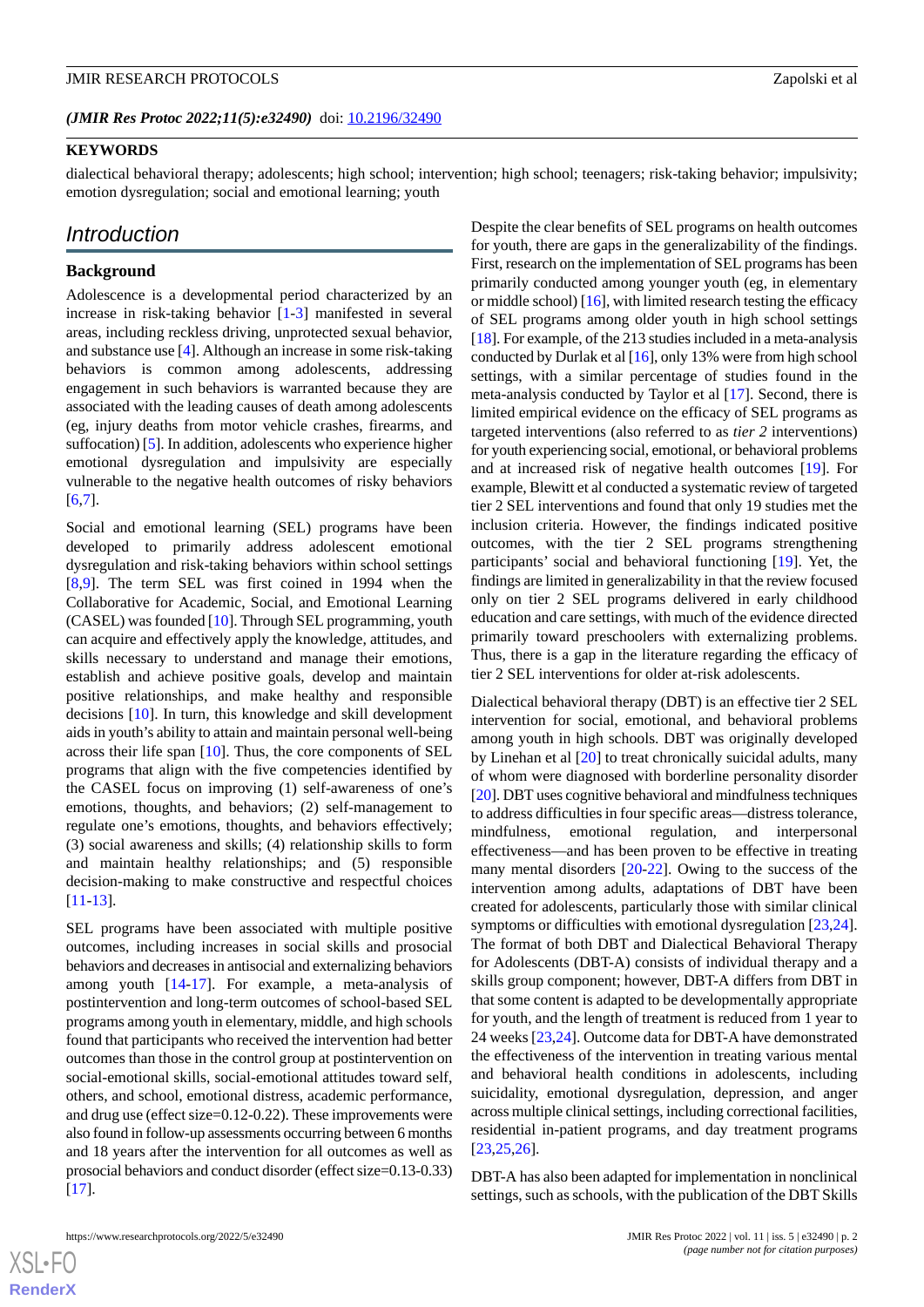in Schools: Skills Training for Emotional Problem Solving for Adolescents (DBT STEPS-A) manual [[27](#page-10-18)[,28](#page-10-19)]. In the DBT STEPS-A manual, the authors positioned DBT as an SEL curriculum given its focus on understanding and managing emotions, developing and maintaining relationships, and responsible decision-making, which align with the CASEL principles [\[27](#page-10-18)[,28](#page-10-19)]. A critical limitation, as also noted by other scholars, is that of the many existing SEL interventions, there is a lack of explicit attention to emotional processing, such as learning how to cope, regulate emotions, or modify factors causing emotional distress [\[29](#page-11-0)], which is a key component of DBT interventions. In addition, the authors of the DBT STEPS-A manual discuss the use of the program as both a universal tier 1intervention—for all students, delivered within a classroom curriculum—and a targeted tier 2 intervention for students who need additional support for their social and emotional needs delivered in small groups [\[27](#page-10-18),[28\]](#page-10-19).

However, few studies have examined the efficacy of DBT-A or DBT STEPS-A in school settings or as targeted tier 2 interventions. To our knowledge, only 6 studies have been published, 5 of which were conducted among high school youth. It is also important to note that 3 of the studies were conducted before the publication of the DBT STEPS-A and were therefore conducted using an adaptation of the DBT or DBT-A protocol. The remaining 4 studies used the DBT STEPS-A manual. Notably, all studies included only the group skills component and modified the length of treatment to 6 to 22 sessions across 4 to 22 weeks.

The first study was conducted by Richard et al [\[30\]](#page-11-1), who adapted the original DBT skills group protocol created by Linehan et al [[20\]](#page-10-12) to address the behavioral distress needs of youth in a disciplinary alternative education program. The protocol included 8 to 10 group sessions lasting 40 to 45 minutes, which occurred twice a week for 4 weeks. Their study included 125 students aged 6 to 18 years who primarily identified as Hispanic. The findings indicated that participation in the group was associated with reductions in behavioral distress compared with youth who did not receive the intervention [[30\]](#page-11-1). A second study by Zapolski and Smith [\[31](#page-11-2)] also found promising results for at-risk middle school youth. Similar to the Ricard et al study [[30\]](#page-11-1), Zapolski and Smith adapted the original DBT skills group for adults by Linehan et al [[20\]](#page-10-12) to a 9-session skills group protocol for middle school youth. Among the 53 students (most in seventh grade, mean age 12.7 years who participated in the group, the findings indicated that the intervention effectively decreased self-reported engagement in risky health behaviors and intentions to engage in risky behaviors. Moreover, these findings were more pronounced among youth who reported higher impulsivity scores [\[31](#page-11-2)].

A third study published by Flynn et al [[32\]](#page-11-3) differs from the first two in that it was conducted outside the United States, in Ireland, and used the DBT STEPS-A manual [[27\]](#page-10-18). Moreover, the researchers adapted the DBT-A program to be delivered across 22 weeks rather than 30 weeks, as originally proposed by Mazza et al [\[27](#page-10-18)] Positive outcomes were found, such that among their sample of 72 girls aged 15 to 16 years, participation in the group intervention was associated with significant improvements in emotional distress symptoms and internalizing problems

https://www.researchprotocols.org/2022/5/e32490 JMIR Res Protoc 2022 | vol. 11 | iss. 5 | e32490 | p. 3

compared with a control group of youth who did not receive the intervention [[32\]](#page-11-3). The fourth study, by Martinez et al [[33\]](#page-11-4), also implemented the DBT STEPS-A manual [\[27](#page-10-18)] and was conducted with 42 ninth grade students enrolled in a rural southeastern high school in the United States. The program consisted of 20 sessions delivered across 12 weeks, and the findings indicated a treatment effect. Participants in the intervention reported significant improvements in social resiliency and difficulties with emotional regulation compared with youth in the control group (ie, required health or physical education course). The fifth study, which was also conducted in the United States but within low-income schools, was published by Chugani et al [[29\]](#page-11-0). The program was adapted to 19 sessions delivered primarily once a week in high schools within a large northeastern school district. Although the study did not focus on student outcomes, the findings indicated high acceptability and feasibility among teachers conducting the intervention in schools within the health curriculum.

Although promising data exist based on the studies cited, there have also been mixed findings. Burckhardt et al [\[34](#page-11-5)] adapted the original DBT protocol for adults [[20\]](#page-10-12) to a 6-session skills group, with each session lasting 50 minutes. The results indicated, among their sample of 50 youth aged 14 to 16 years, that participation in the intervention was associated with small *increases* in anger, symptoms of anxiety, and depression based on both the postintervention and 6-month follow-up assessments. The researchers hypothesized that this finding could be related to the focus on mindfulness in DBT and the ability to *open up*, which may result in greater awareness, and thus the reporting of symptoms of anxiety and depression. This study also indicated that the control group, which consisted of youth who attended usual classes that involved learning material regarding future careers, had better emotional regulation scores than the intervention group [\[34](#page-11-5)]. However, some positive findings were observed for the intervention group based on qualitative interviews conducted among participants—74% of them reported positive benefits of the intervention, including being able to better regulate their emotions.

In conclusion, despite the benefits of SEL programs for adolescents in reducing the risk of engagement in risk-taking health behaviors, much of the existing empirical support for SEL programs is based on evidence from younger youth and has rarely been tested as a tier 2 intervention targeting youth at greater risk of experiencing adverse health outcomes. Using DBT-A can address these gaps by providing an evidence-based intervention that shows promise in addressing risk-taking behavior among older at-risk youth in school settings. However, research implementing DBT-A in schools for older youth, particularly as a tier 2 intervention, is limited, and more empirical support on its efficacy is needed.

#### **Objectives**

In this study, we aim to fill this critically important research and clinical gap by implementing a 9-session adaptation of the DBT-A [[24\]](#page-10-15) and DBT STEPS-A [[27\]](#page-10-18) manual, titled *Going 4 Goals*, in 2 public high schools for at-risk youth identified by school staff. The primary objectives of the study are to test whether participating in the skills group intervention produces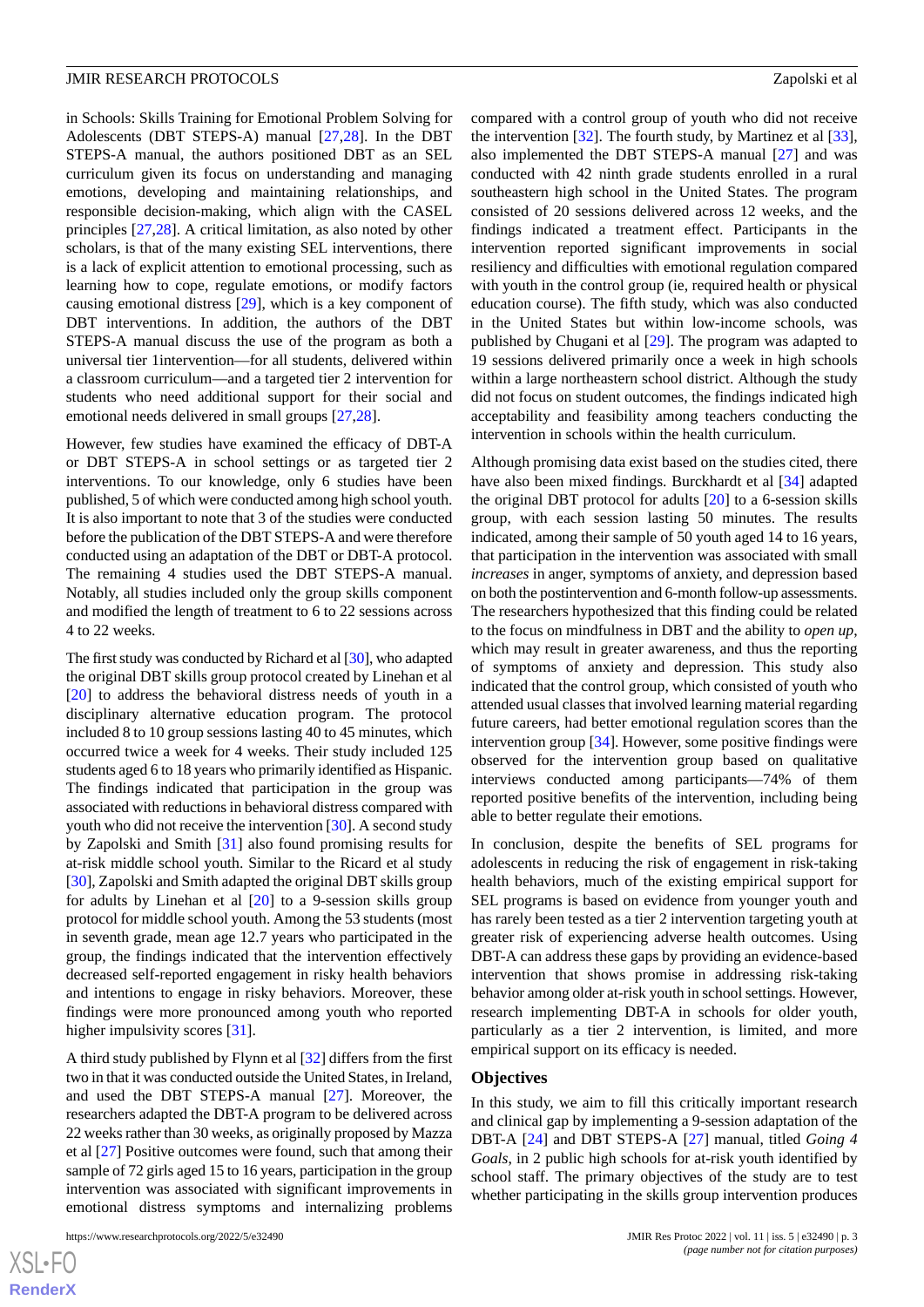significant increases in core DBT-A skills (ie, mindfulness, emotional regulation, distress tolerance, and interpersonal effectiveness) and significant decreases in substance use and risky behaviors. These outcomes are based on changes in participant scores between baseline and postintervention assessments and 1-, 3-, and 6-month follow-ups compared with a control group of youth participating in the school's health curriculum at the same time points. A secondary objective is to examine the acceptability, facilitators, and barriers of the intervention through qualitative interviews with intervention participants and school staff. This paper describes the protocol of the 9-session school-based adaptation of the DBT-A intervention.

# *Methods*

#### **Study Design Overview**

A mixed methods design was adopted to explore the implementation and efficacy of the school-based DBT-A skills group, titled *Going 4 Goals*, for at-risk high school youth. Youth are identified by school staff to participate in the skills group, which is being held during school hours at local high schools and occurs during noncore instructional class periods. An opt-out consent process for guardians and an active assent procedure

<span id="page-3-0"></span>**Figure 1.** Study flow.

for youth is being used, with all eligible participants included in the intervention groups. Control participants are also being enrolled to compare outcomes. Control group students are from health classes at the school where the intervention is taking place. All participants (intervention and control) will take a quantitative survey at 5 time points (baseline; after the intervention, ie, approximately 9 weeks after baseline; and 1, 3, and 6 months after the intervention) on paper or electronically through Qualtrics, a secure research survey software provided through the university. The survey includes measures to evaluate the core skills of the DBT-A program: emotional dysregulation, distress tolerance, mindfulness, and interpersonal effectiveness and other key study variables, including impulsivity, substance use, and risk-taking behaviors. At the completion of each 9-session intervention program, participants and school staff will be asked to participate in a qualitative interview approximately 1 month postintervention to understand the facilitators and barriers to the program. The study was approved by the Indiana University–Purdue University Indianapolis institutional review board (#1610685795) on July 25, 2018. Data collection began in July 2018 and ended December in 2021. [Figure 1](#page-3-0) illustrates the implementation timeline. Details regarding the methodology of the study protocol are provided in the subsequent sections.

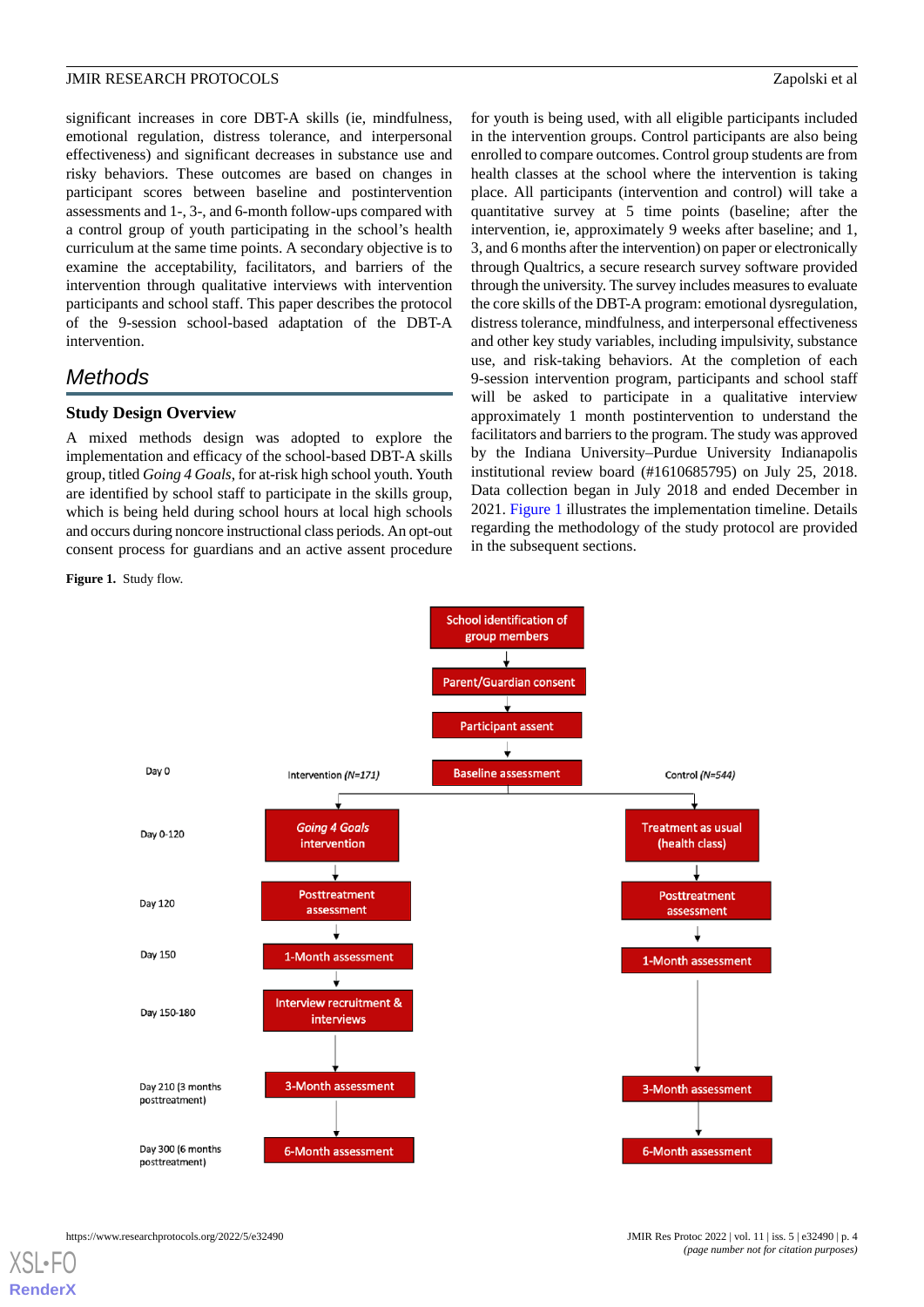#### **Study Recruitment**

The principal investigator and project manager reached out to several schools in the Indianapolis area to inquire about their interest in partnering to implement the *Going 4 Goals* program with their students. Two schools agreed to implement the intervention during school days. Both schools are diverse, with high rates of free or discounted lunch recipients (76% and 50.1%, respectively) and median household incomes of US \$49,175 and US \$62,829, respectively. Both schools are also diverse in relation to race and ethnicity, with approximately 70% of the students at both schools identifying as non-White. Intervention participants are identified by the school staff based on who they deem as either *at risk* (eg, prior school-related drug offense, conduct problems, engagement in risky health behaviors or school fights, or had in-school or out-of-school suspension) or believe could benefit from learning the core DBT-A skills (ie, mindfulness, emotional regulation, distress tolerance, and interpersonal effectiveness). The most common identification measures used by schools are (1) teacher recommendation based on class attendance and student behavior in class and (2) guidance counselor recommendation based on student behavior referral records (ie, number of detentions, suspensions, or expulsions on students'records), attendance records, or known substance use.

#### **Consent and Assent**

Parent or guardian approval is being used based on an opt-out parent or guardian consent process. A letter is sent to the identified youth's legal guardian on behalf of the school and the research team, indicating that their child has the option to participate in a group that aims to reduce the risk of substance use and other risky health behaviors by teaching skills to help manage emotions, stress, and interpersonal conflicts. The letter describing the study's purpose, risks, benefits, and inclusion and exclusion criteria (ie, students are enrolled in the school; are able to adequately speak, understand, and read English; and are not concurrently receiving mental health services for the duration of the intervention program) is sent to the guardian through the US mail or sent home by the school administration with each student. The legal guardian is asked to sign and return to the bottom of the letter if they do not want their child to participate in the intervention. Guardians are given 2 weeks to return the opt-out consent form. After the 2-week period for guardians to return consent forms has passed, all youth who are still eligible are asked to attend an information session regarding the intervention group during school hours. A brief overview of the intervention is provided, and the youth who wish to participate sign assent forms and complete a survey assessing baseline measurements of the study variables. Participants are also informed about the opportunity to complete a qualitative interview after completing the skills group to understand the facilitators and barriers of implementation. For participants who wish to participate in the interviews, a new assent form is provided and signed by them at the end of the intervention to record and transcribe the interviews.

Control participants complete a similar consent and assent process. A consent form is sent home to their parent or guardian with a 2-week window to return it to the school before the youth can assent to participate in the study. Those youth who consent are then asked to complete the survey at school during their health class.

#### **Ethical Approval and Consent to Participate**

All procedures performed in this study involving human participants were in accordance with the ethical standards of the institutional and/or national research committee and the 1964 Helsinki declaration and its later amendments or comparable ethical standards. The study protocol was approved by the Indiana University–Purdue University Indianapolis institutional review board (#1610685795). Opt-out consent for participation will be obtained from the youth's legal guardian. Written voluntary informed consent will be obtained from all youth participants. Confidentiality will be maintained, except if participants are at risk of significant harm or request assistance.

#### **Intervention Procedures**

#### *Going 4 Goals*

Youth who participate in the *Going 4 Goals* group intervention will attend 9 sessions conducted once a week during school hours, lasting approximately 40 minutes (ie, 1 class period). The intervention sessions were first taken from the DBT-A manual [\[24](#page-10-15)], which provided 2 sessions for the mindfulness and 4 sessions for the emotional regulation, distress tolerance, and interpersonal effectiveness modules. To reduce the material to fit within a 9-session intervention, the principal investigator of the study consulted with other clinical psychologists trained in DBT to identify the primary skills related to the 4 DBT components that could be delivered within nine 40-minute sessions. The selected skills and text discussing them were then taken directly from the DBT STEPS-A manual [\[27](#page-10-18)] to align with how the skills would be presented to students within a nonclinical school setting. To this end, of the 9 sessions, the first was devoted to orientating the students to the intervention, goal setting, and introduction to mindfulness, the second session was devoted to mindfulness skills, the third through fifth sessions were devoted to emotional regulation skills, the sixth and seventh sessions were devoted to distress tolerance skills, and the eighth session was devoted to interpersonal effectiveness skills. The ninth session reviewed all skills learned in previous sessions and included the postintervention assessment. Each session begins with a mindfulness exercise and a didactic period in which skills related to emotional regulation, distress tolerance, interpersonal effectiveness, and mindfulness taken directly from the DBT STEPS-A manual are taught. There is also time incorporated within each session for active youth participation, with at-home practice assigned at the end of each session. See [Textbox 1](#page-5-0) for a complete overview of the sessions and objectives.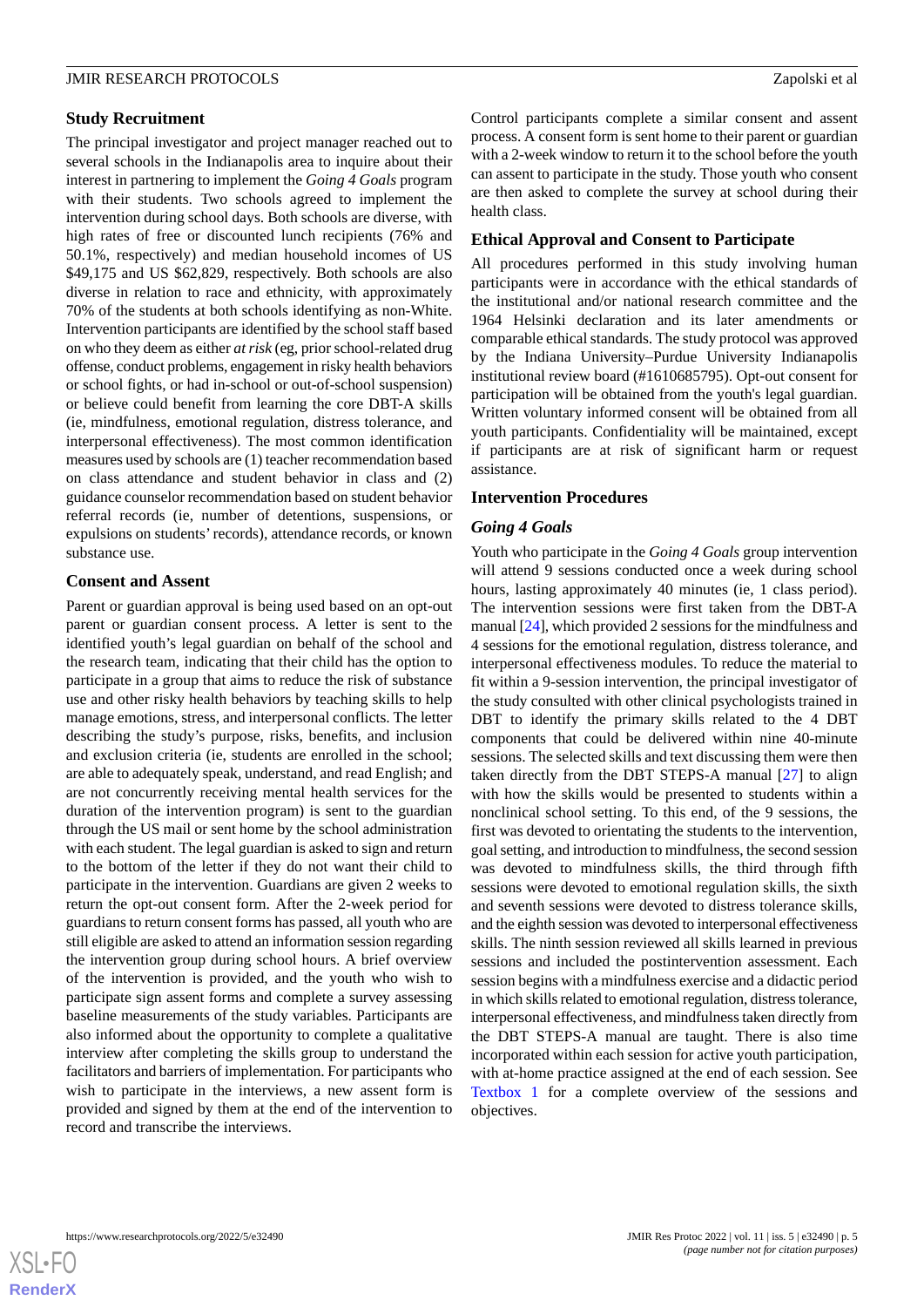<span id="page-5-0"></span>Textbox 1. Going 4 Goals session overview.

#### **Sessions and their objectives**

- Session 1: Introduction
	- Give students an overview of the program and its purpose.
	- Present the rewards system to the students for attainment of each goal.
	- Complete pretreatment survey.
	- Mindfulness introduction.
- Session 2: Mindfulness skills
	- Teach students how to be aware of their emotions without necessarily changing them.
- Session 3: Understanding emotions
	- Teach students how to observe and describe emotions.
	- Help students understand the function of emotions.
- Session 4: Reducing vulnerability to extreme emotions.
	- Teach students the importance of taking care of their body and its influence on emotional reactivity (ie, balanced eating, adequate sleep, exercise, etc).
- Session 5: Managing emotions or opposite action
	- Teach students how to experience emotions without immediate mood-based action.
	- Teach students how to change or reduce the intensity of their emotions through opposite action.
- Session 6: Distress tolerance or relaxation
	- Teach students strategies to help manage mood during particularly difficult emotional periods (eg, getting bad grade).
	- Teach relaxation training to students to help reduce intense negative emotions.
- Session 7: Perspective taking, problem solving, and pros and cons
	- Teach students how to obtain a more objective assessment of distressing situations.
- Session 8: Relating to others
	- Thinking mistakes.
	- Discuss validation of others and self-validation.
	- Teach students how to best communicate with others, so that can either: (1) maintain relationships and reduce conflict, (2) get what they want or say no, or (3) keep their self-respect.
- Session 9: Review of skills
	- Review skills taught over the course of the program with application exercise.
	- Complete posttreatment survey.

#### *Control: Treatment as Usual*

Participants assigned to the control group or treatment as usual are all enrolled in a health education class at their school, which is a state requirement for all high school students. These students will not receive any *Going 4 Goals* programming.

#### **Data Collection Procedures**

For the intervention participants, quantitative surveys are completed during the first meeting of the *Going 4 Goals* program as a baseline measure. The surveys are completed again at the end of the ninth session and at 1-, 3-, and 6-month follow-ups. In addition, during the first group session, each

[XSL](http://www.w3.org/Style/XSL)•FO **[RenderX](http://www.renderx.com/)**

participant will set both an academic and personal goal with 3 smaller tasks to reach the goal using the SMART (ie, specific, measurable, attractive, realistic, and timely) framework [[35\]](#page-11-6). These goals are later revisited in sessions 5 and 9, where progress is self-reported. For control participants, the same quantitative surveys are collected in the health education class in the same school that the intervention participants attend using the same timeline (at baseline; approximately 9 weeks after the baseline assessment; and 1-, 3-, and 6-month follow-ups). Control participants will not make SMART goals as part of this study. A snack and pen are given to each participant as an incentive for completing the baseline and posttreatment surveys.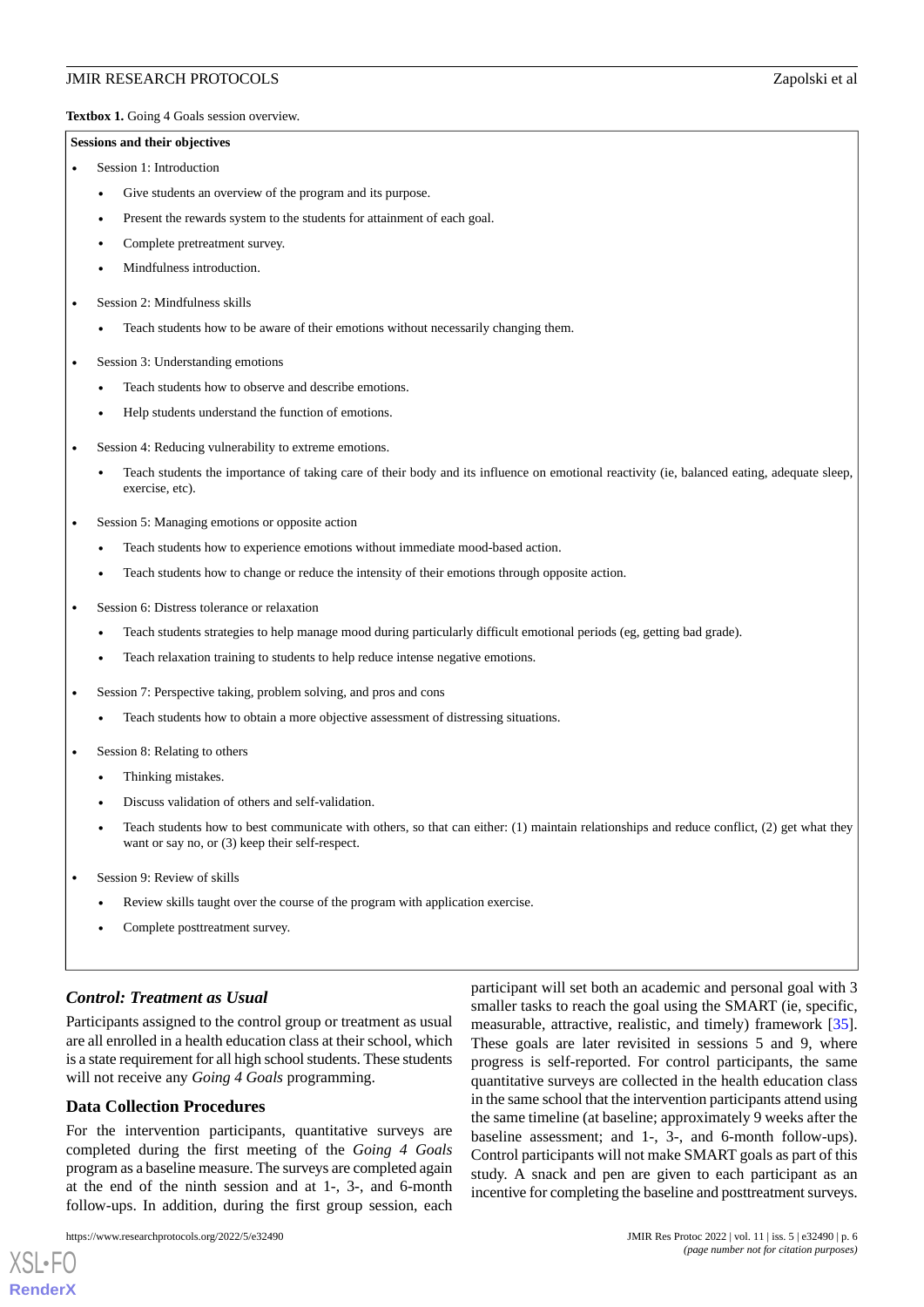For the follow-up surveys, all participants will receive monetary compensation in the form of gift cards for each completed survey (US \$10 for 1 month, US \$15 for 3 months, and US \$20 for 6 months of follow-up).

Qualitative interviews are also conducted with the intervention participants and school staff either in-person or on the phone approximately 1 month after the intervention to assess the impact of the program, facilitators, and barriers to implementing the intervention. Interviews will be conducted by trained research staff, with steps taken to reduce the likelihood that the group leaders are conducting interviews with students in their own groups. The interviews will last approximately 30 minutes. Youth participants will receive a US \$10 gift card for completing the interview, and the school staff will receive a US \$25 gift card.

#### **Measures**

#### *Quantitative Measures*

#### **Demographics**

Demographic information is collected during each data collection, starting at baseline. Participants are asked to report their age, gender identity, race, ethnicity, primary spoken language, grade in school, and mental health diagnoses (if any).

#### **Emotion Dysregulation**

The Emotion Dysregulation Scale short version [\[36](#page-11-7)] is a 12-item instrument used to examine emotional experience, cognition, and behavior. The scale consists of items scored on a 7-point Likert scale ranging from 1 (*not true*) to 7 (*very true*) specific to each aspect of emotional experience (eg, "Emotions overwhelm me"), cognition (eg, "When I'm upset, everything feels like a disaster or crisis"), and behavior (eg, "When my emotions are strong, I often make bad decisions"). The internal consistency has been shown to be high for each subscale (Cronbach  $\alpha = .93$  to  $.95$  [[36\]](#page-11-7)).

## **Impulsivity**

The Urgency, Premeditation, Perseverance, Sensation Seeking, Positive Urgency, Impulsive Behavior Scale modified for children [[37\]](#page-11-8) is used to assess impulsivity with five 8-item subscales measuring separate impulsivity-related traits: negative urgency, positive urgency, lack of perseverance, lack of premeditation, and sensation seeking. Example items of each scale include negative urgency (eg, "If I feel like doing something, I tend to do it, even if it's bad"), positive urgency (eg, "When I am in a great mood, I tend to do things that could cause me problems"), lack of perseverance (eg, "I finish what I start"), lack of premeditation (eg, "I tend to stop and think before doing things"), and sensation seeking (eg, "I like new, thrilling things to happen"). Participants responded to items on each subscale on a 4-point Likert scale, 1 (*not at all like me*), 2 (*not like me*), 3 (*somewhat like me*), and 4 (*very much like me*), with items coded so that higher scores indicate more impulsive tendencies. Internal consistency has been shown to be high in previous research among youth (Cronbach  $\alpha$ =.81 to .90 [\[37](#page-11-8)]).

#### **Substance Use**

The substance use history measure was adapted from various national studies conducted among youth (eg, Monitoring the Future and Youth Risk Behavior Surveillance System). It consists of 9 items and evaluates substance use in the past 30 days. Participants are asked to indicate how many days they used a substance in the previous month (0, 1-2, 3-5, 6-9, 10-19, 20-29, every day). The substances evaluated are cigarettes (2 items: smoked at all and smoked half a pack or more), smokeless tobacco, alcohol (2 items: had at least 1 drink and had 5 or more drinks in a row), cannabis, inhalants, other drugs (eg, lysergic acid, cocaine, and methylenedioxymethamphetamine), and e-cigarettes.

#### **Distress Tolerance**

The Distress Tolerance Scale [\[38](#page-11-9)] consists of 15 items that measure self-evaluations and expectations of experiencing negative emotional states. Example items include "My feelings of distress are so intense that they completely take over" and "I'll do anything to avoid feeling distressed or upset." Items are rated on a 5-point scale, 5 (*strongly disagree*), 4 (*mildly disagree*), 3 (*agree and disagree equally*), 2 (*mildly agree*), and 1 (*strongly agree*), with higher scores indicating higher distress tolerance. The Distress Tolerance Scale has been demonstrated to have high internal consistency (Cronbach  $\alpha = .89$  [\[38](#page-11-9)]).

#### **Mindfulness**

The Philadelphia Mindfulness Scale (PHLMS [[39\]](#page-11-10)) is used to measure key constituents of mindfulness: present-moment awareness (eg, "I am aware of what thoughts are passing through my mind") and acceptance (eg, "There are aspects of myself I don't want to think about"). It comprises 20 items rated on a 5-point scale—5 (*very often*), 4 (*often*), 3 (*sometimes*), 2 (*rarely*), and 1 (*never*). Higher scores on the *PHLMSawareness*subscale are associated with higher mindful attention and awareness, whereas higher scores on the *PHLMS acceptance* subscale are associated with less thought suppression and rumination. The PHLMS has shown good internal consistency across clinical and nonclinical samples (Cronbach  $\alpha$ =.075 to .91 [[39\]](#page-11-10)).

#### **Interpersonal Effectiveness**

The Peer Conflict Scale-Youth [[40\]](#page-11-11) is used as a proxy for interpersonal effectiveness, as it assesses reactive and proactive aggression. The measure consists of 20 items: 10 items examining proactive aggression, both proactive overt items (eg, "I start fights to get what I want") and proactive relational items (eg, "I gossip about others to become popular"), and 10 items examining reactive overt (eg, "When someone hurts me, I end up getting into a fight") and relational aggression (eg, "If others make me mad, I tell their secrets"). Items are rated on a 4-point Likert scale—0 (*not at all true*), 1 (*somewhat true*), 2 (*very true*), and 3 (*definitely true*). Previous studies have established a high internal consistency (Cronbach  $\alpha$ =.93) [\[41](#page-11-12)].

#### **Risky Behaviors**

The Mood-Based Questionnaire-Children [[37\]](#page-11-8) is a self-report measure that assesses lifetime endorsement and the current likelihood of engaging in 24 risky behaviors while being in either an unusually negative mood or an unusually positive mood. Lifetime endorsement is measured on a dichotomous yes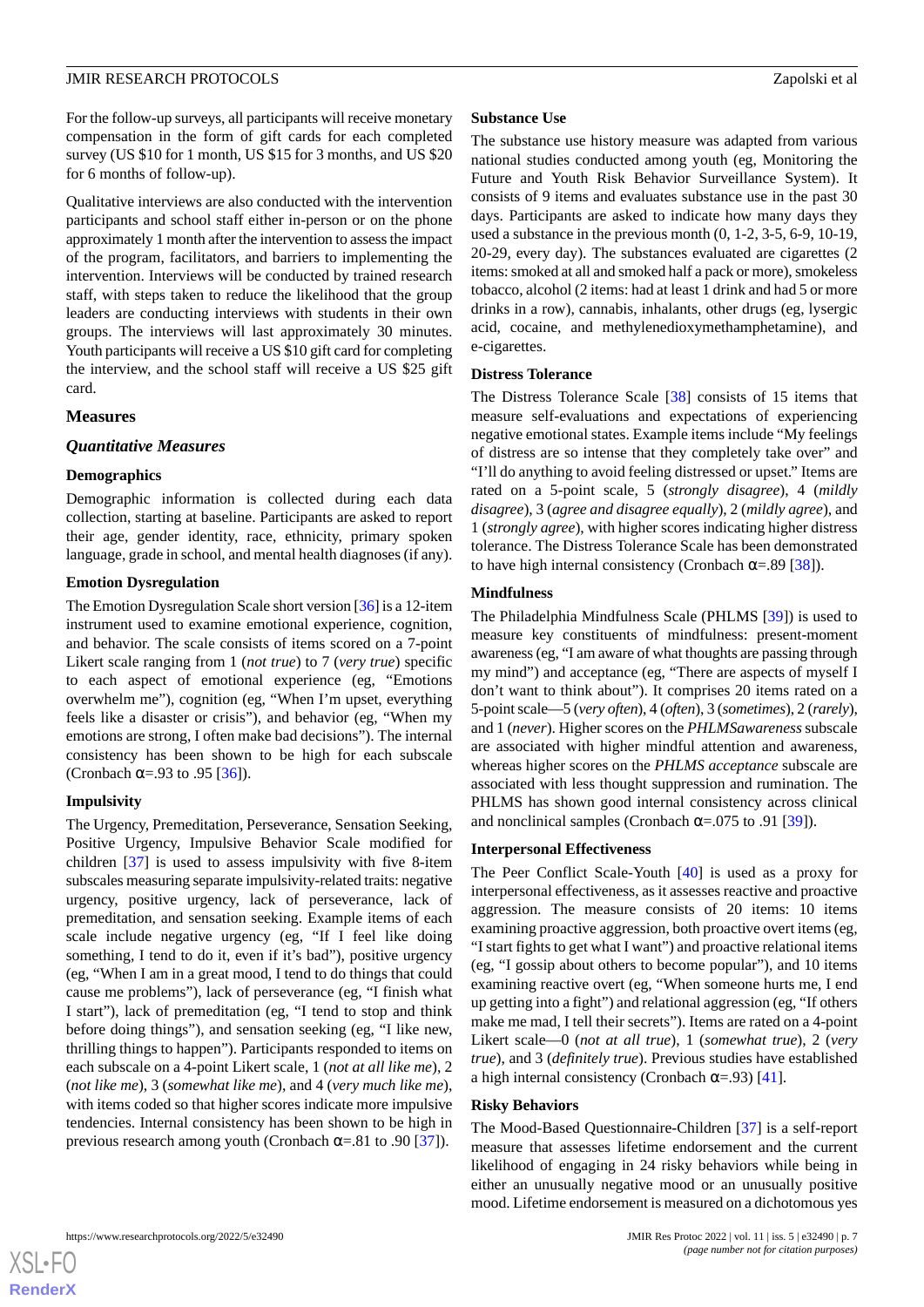or no scale. The likelihood of engaging in risky behaviors is measured on a 5-point Likert scale, with 1 (*not at all*), 3 (*maybe*), and 5 (*will definitely try*) points. Behaviors assessed on the measure include drinking alcohol, breaking the law, smoking a cigarette or cigar, kissing someone romantically, urinating outside, shoplifting, starting a fight, trespassing, cheating on a test, and disobeying parents. In previous research on adolescents, there has been good evidence of the reliability of the Mood-Based Questionnaire-Children (Cronbach α=.85 to .92 [\[37](#page-11-8)]). In this study, 3 modifications were made. First, the mood component was removed from the instructions; thus, the measure assesses the likelihood of engaging in risky behavior regardless of mood state. Second, the timeframe was modified to assess risk taking within the past month rather than lifetime endorsement. Third, an item not included in the original measure was added to assess any cannabis or marijuana use.

#### **SMART Goal Tracking**

<span id="page-7-0"></span>One of the components of *Going 4 Goals*is creating and tracking SMART goals. Intervention participants are taught that SMART goals should be specific, measurable, attractive, realistic, and timely. Group leaders will assist participants in creating a

**Textbox 2.** Qualitative interview questions.

#### **Categories and example questions**

- *Going 4 Goals* Impact
	- *How did Going 4 Goals impact your day-to-day life?*
	- *How did it impact your relationships parents, peers, and teachers?*
- Process
	- *Tell me about any skills you may have used from the group.*
	- *What did you like most or least about (skills)?*
	- *What were the most or least helpful group activities you participated in?*
- Design
	- *Have you participated in any other groups related to stress management?*
	- *If so, how did it compare to Going 4 Goals?*

#### **Confidentiality**

[XSL](http://www.w3.org/Style/XSL)•FO **[RenderX](http://www.renderx.com/)**

To protect confidentiality, each participant is assigned a subject ID number connected only to their name on a file stored on a secured network and server maintained by the research staff behind a university firewall. The ID number is used for all data collection components (questionnaires, qualitative transcriptions, and goal sheets). All completed informed consent and assent documents are stored in a locked file cabinet inside a locked office. All electronic data (quantitative data files, audio files, and qualitative transcriptions) are also stored on a secured network and server maintained by the research staff behind a university firewall. Contact sheets with participants' email, phone numbers, and addresses, which are used for follow-up interviews and surveys, are stored in a separate locked cabinet inside a locked room. Contact information collected electronically is stored behind a university firewall on a secure, password-protected, restricted-access server.

personal and an academic SMART goal to work on throughout their time in the program, each with 3 smaller tasks that will help them reach their overall goal. Participants then rate themselves on a scale of 1 to 10, indicating their progress toward reaching their goals, with 10 indicating goal attainment. Participants will then re-evaluate their progress in sessions 5 and 9. These goals will not be shared with other participants. Control participants will not set any SMART goals for this study.

#### *Qualitative Measures*

Semistructured interviews are conducted with intervention participants and school staff to understand factors related to implementation and program outcomes, including appropriateness for a school-based setting; acceptability by participants; feedback on the logistics and makeup of the group; opinions about group topics, group leaders, and style of delivery; and influence on mental, behavioral health, educational, and social outcomes [\(Textbox 2\)](#page-7-0). Interviews will be appropriately tailored for each type of interviewee, audiotaped, and last approximately 30 minutes.

Intervention participants and their guardians are also assured that student discussions in the *Going 4 Goals*sessions, responses to surveys, and information given during interviews will not be shared with anyone outside of the research team, except for specific circumstances in which the research team needs to breach confidentiality (eg, reports of suicidal or homicidal ideation and child abuse or neglect). Thus, in most circumstances, parents, teachers, or school administrators will not have access to individual responses to the study. When the study results are shared with school administrators, no participant names or ID numbers are included in the aggregate data.

#### **Data Analytic Plan**

For the quantitative data, we plan to conduct linear mixed models to examine whether there are significant changes in emotional regulation, distress tolerance, mindfulness, and interpersonal effectiveness skills at the postintervention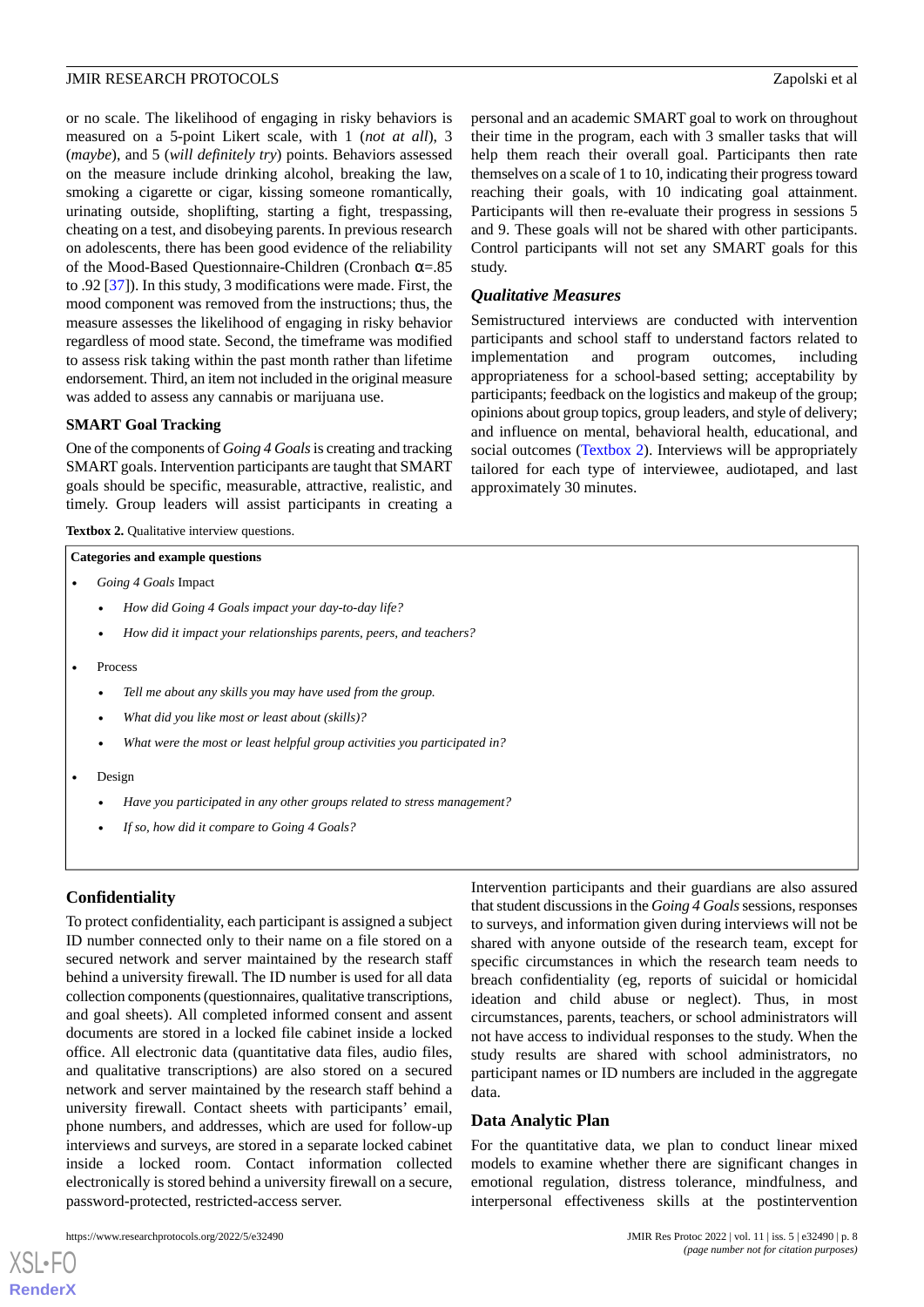assessment compared with baseline in the intervention group. Linear mixed models will also be used to examine significant changes in past 30-day substance use and the likelihood of engaging in substance use and risky health behaviors at the postintervention assessment compared with baseline assessment. We will compare changes in these outcome measures with those of youth in the control group. In addition, as some students may not be present in all sessions, we will test whether there is evidence of a relationship between the number of sessions attended and the outcomes.

For the qualitative data, after interviews are completed, qualitative audio files will be compiled and sent to an external company for transcription. A coding team of 4 research assistants and a project manager will review all transcribed interviews to create coding categories for each question. Student interviews will be split into 2 sections (*impact and skill use* and *logistics*), and administrator and teacher interviews will be coded whole. The team uses Atlas.ti (ATLAS.ti Scientific Software Development GmbH) to create qualitative tables and manually review each transcript to pull relevant quotations from each interview. All coding is also reviewed by another team member for reliability. Finally, qualitative summaries will be created by the coding team and placed in quantitative tables for dissemination.

# *Results*

A university-supported initiative provided funding for this study. Data collection began in July 2018 and was completed December 2021. Participant recruitment began in August 2018*.* Thirteen groups have been implemented, with 171 participants enrolled in the intervention. In addition, of the 171 participants enrolled in the *Going 4 Goals* program, 146 (85.4%) completed the program, resulting in a retention rate of 85.4%.

The youth participating in the intervention were primarily in the ninth grade (age range 12-16, mean age 14.3 years; SD 3.1 years). The school staff targeted ninth graders to participate in *Going 4 Goals* because of the limited number of mental health and SEL services provided for this age group and difficulties school staff have witnessed with students transitioning to ninth grade (ie, transitioning from middle school to high school amid puberty). Of the 171 youth enrolled in *Going 4 Goals*, most were male (124/171, 72.5%) but diverse in terms of race and ethnicity (61/171, 35.7% Black; 55/171, 32.2% Hispanic or Latino; 42/171, 24.6% White; 3/171, 1.7% Native American or American Indian; and 18/171, 10.5% multiracial). The control group was equally divided by gender (49.4% male), with race and ethnicity mirroring school demographics. Finally, 32.2% (55/171) of the intervention group reported having a mental health diagnosis, compared with 71.3% (122/171) of the control group. Qualitative interviews have also been conducted. To date, 36 students, 7 teachers, and 4 school administrators have completed qualitative interviews. This study is expected to conclude in December 2022.

# *Discussion*

# **Principal Findings**

This paper outlines the background, research design, and intervention components of *Going 4 Goals*, a 9 session DBT-A skill group intervention for at-risk youth implemented in high schools. The proposed study is novel in that there is limited empirical evidence available in the literature on the efficacy of tier 2 SEL interventions for at-risk high school youth, which is critical as such youth are at greater risk for engagement in health-risk behaviors. Thus, receiving appropriate evidence-based services that can reduce such risk is needed. This study aims to fill this important research and clinical knowledge gap.

Implementing the *Going 4 Goals* intervention in high school youth has additional strengths. First, implementing *Going 4 Goals* in schools increases access to mental health services for at-risk youth who may otherwise not have access to such resources. Implementing this program in schools also makes it easier to engage and maintain communication with participants, which can help keep youth engaged and active during the intervention. As mentioned, the participant retention rate has been high at 85.4%. Second, we were able to partner with engaged school administrators who saw the benefits of the program and understood how participants could also enhance their academic performance. Thus, the intervention group is being implemented during the students' homeroom class period. This is done so that there would be minimal disruption to the students' schedules and to ensure that they are still attending their core classes and not missing any foundational curriculum. Holding groups during homeroom also protects teachers' instruction time, minimizing the disruption in scheduling for both teachers and students. Third, given the minimal number of materials needed to implement the program, this is a low-cost intervention, meaning that it can easily be implemented across different school systems and sustained in the long term. Finally, our intervention does not require facilitators to hold special certifications or advanced degrees to deliver the content, meaning that teachers, administrators, and other school staff can administer *Going 4 Goals*. In this study, graduate students serve as group facilitators, with undergraduate students helping as cofacilitators. These students do not have any special certifications or are required to have any specific training other than being trained in the *Going 4 Goals* or DBT-A protocol to lead the groups. A future direction of our work is to train school staff to deliver the intervention, which will establish the feasibility of implementing the intervention by nonresearchers or clinicians.

In addition to the strengths of this intervention, there are also some challenges and lessons learned for future research in this area. First, as we began implementing the intervention, we had some issues with students' punctuality and remembering to attend regularly. To mitigate this, we found that sending reminder text messages the morning of the group, delivering a school-wide announcement over the intercom, and having homeroom teachers remind students individually were effective ways to increase attendance rates. Email reminders were also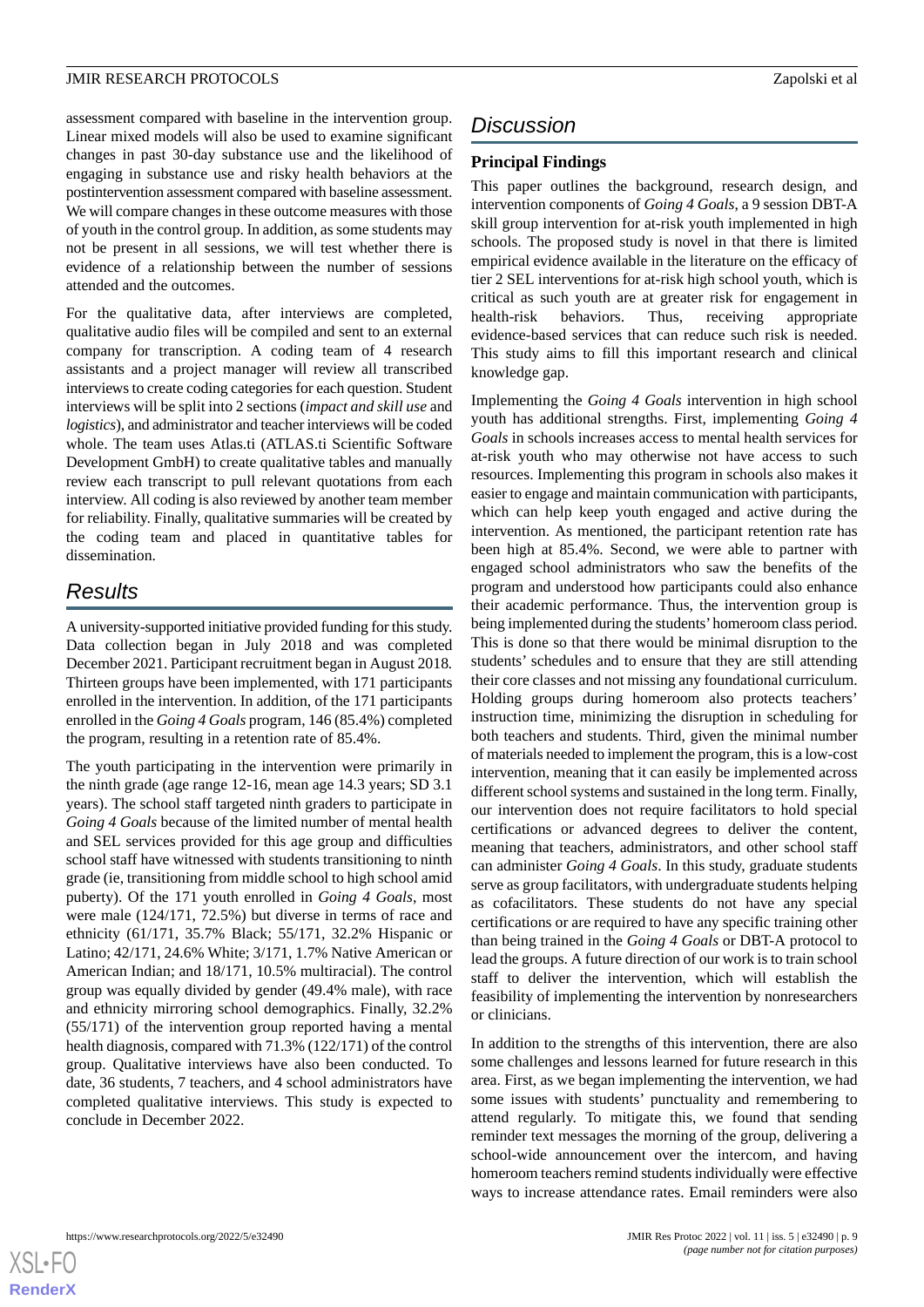sent to students but were not well-received in the age group we serviced. Specifically, students indicated that they do not regularly check their email and thus did not find the email reminders beneficial. Second, scheduling recurring weekly sessions was challenging due to school breaks, state testing, weather delays, field trips, and other unforeseen circumstances. This would, at times, alter our schedule; thus, emphasis on constant communication with schools is crucial. We found that obtaining a finalized semester calendar from the school ahead of time was helpful when working on logistics for the group.

Furthermore, because our research team provides the intervention groups and can only attend at a specified time 1 day per week, any changes or cancelations related to school events meant that we had to completely cancel the session for the week. However, if school staff are trained as facilitators, there will be more flexibility in implementing the intervention, and last-minute school schedule changes will not cause major disruptions in the timeline of the group. Training school staff facilitators will also aid in increasing the access and reach of the intervention to more students and address issues of long-term sustainability in school systems. Third, we found that hosting the groups during school days can be difficult because a designated room is required for the group to meet each week. This issue can also be addressed by training school staff, as they can use their own classrooms or office space for group sessions

and have more flexibility in the time of day to hold groups based on room availability. Also related to scheduling was the class period during which the group was held. Generally, groups are conducted during a homeroom or study hall class period to avoid interference with core coursework; however, this may be problematic for schools that do not have a homeroom or study hall period built into their schedules. Therefore, alternative ways to fit the program into school hours may be challenging in other settings.

#### **Future Directions and Dissemination Plans**

We anticipate that *Going 4 Goals* will be effective in equipping at-risk students with skills to better cope with stress and reduce their engagement in risky behaviors, such as substance use. Through the completion of qualitative interviews with group participants and school administrators, we will also gain important information on the facilitators, barriers, and attitudinal drivers to enhance tier 2 SEL interventions in high school settings. Such findings will help glean valuable information regarding how best to implement tier 2 SEL and mental health programming to reduce risk taking and increase emotional regulation among at-risk adolescents in high school settings. Future plans include developing procedures to sustain the intervention in schools by training school staff in the intervention protocol and expanding the implementation of the program to other school systems.

#### **Acknowledgments**

TZ was supported by the National Institutes of Health award K01DA043654 (principal investigator TZ) and T32 AA07462 for SK (principal investigator: Cristine Czachowski). The National Institutes of Health had no role in the study design, collection, analysis, or interpretation of the data, writing of the manuscript, or the decision to submit the paper for publication.

## **Data Availability**

The data generated during this study are available from the corresponding author upon reasonable request.

#### **Authors' Contributions**

TZ conceived the study, participated in its design, coordinated writing components, and contributed to the drafting and editing of the manuscript. MW was the project manager of the study and contributed to the drafting and editing of the manuscript; SK, QC, RR, and EFS participated in data collection and contributed to the drafting and editing of the manuscript; MA, MC, MS, and WW participated in the study design.

#### <span id="page-9-0"></span>**Conflicts of Interest**

None declared.

#### <span id="page-9-1"></span>**References**

- 1. Steinberg L. Risk taking in adolescence: what changes, and why? Ann N Y Acad Sci 2004 Jun;1021:51-58. [doi: [10.1196/annals.1308.005](http://dx.doi.org/10.1196/annals.1308.005)] [Medline: [15251873](http://www.ncbi.nlm.nih.gov/entrez/query.fcgi?cmd=Retrieve&db=PubMed&list_uids=15251873&dopt=Abstract)]
- <span id="page-9-3"></span><span id="page-9-2"></span>2. Figner B, Weber E. Who takes risks when and why? Curr Dir Psychol Sci 2011 Aug 08;20(4):211-216 [\[FREE Full text\]](https://doi.org/10.1177/0963721411415790) [doi: [10.1177/0963721411415790](http://dx.doi.org/10.1177/0963721411415790)]
- 3. Gardner M, Steinberg L. Peer influence on risk taking, risk preference, and risky decision making in adolescence and adulthood: an experimental study. Dev Psychol 2005 Jul;41(4):625-635. [doi: [10.1037/0012-1649.41.4.625\]](http://dx.doi.org/10.1037/0012-1649.41.4.625) [Medline: [16060809](http://www.ncbi.nlm.nih.gov/entrez/query.fcgi?cmd=Retrieve&db=PubMed&list_uids=16060809&dopt=Abstract)]
- 4. Arnett J. Reckless behavior in adolescence: a developmental perspective. Dev Rev 1992 Dec;12(4):339-373. [doi: [10.1016/0273-2297\(92\)90013-r](http://dx.doi.org/10.1016/0273-2297(92)90013-r)]
- 5. Cunningham RM, Walton MA, Carter PM. The major causes of death in children and adolescents in the United States. N Engl J Med 2018 Dec 20;379(25):2468-2475 [[FREE Full text](http://europepmc.org/abstract/MED/30575483)] [doi: [10.1056/NEJMsr1804754\]](http://dx.doi.org/10.1056/NEJMsr1804754) [Medline: [30575483\]](http://www.ncbi.nlm.nih.gov/entrez/query.fcgi?cmd=Retrieve&db=PubMed&list_uids=30575483&dopt=Abstract)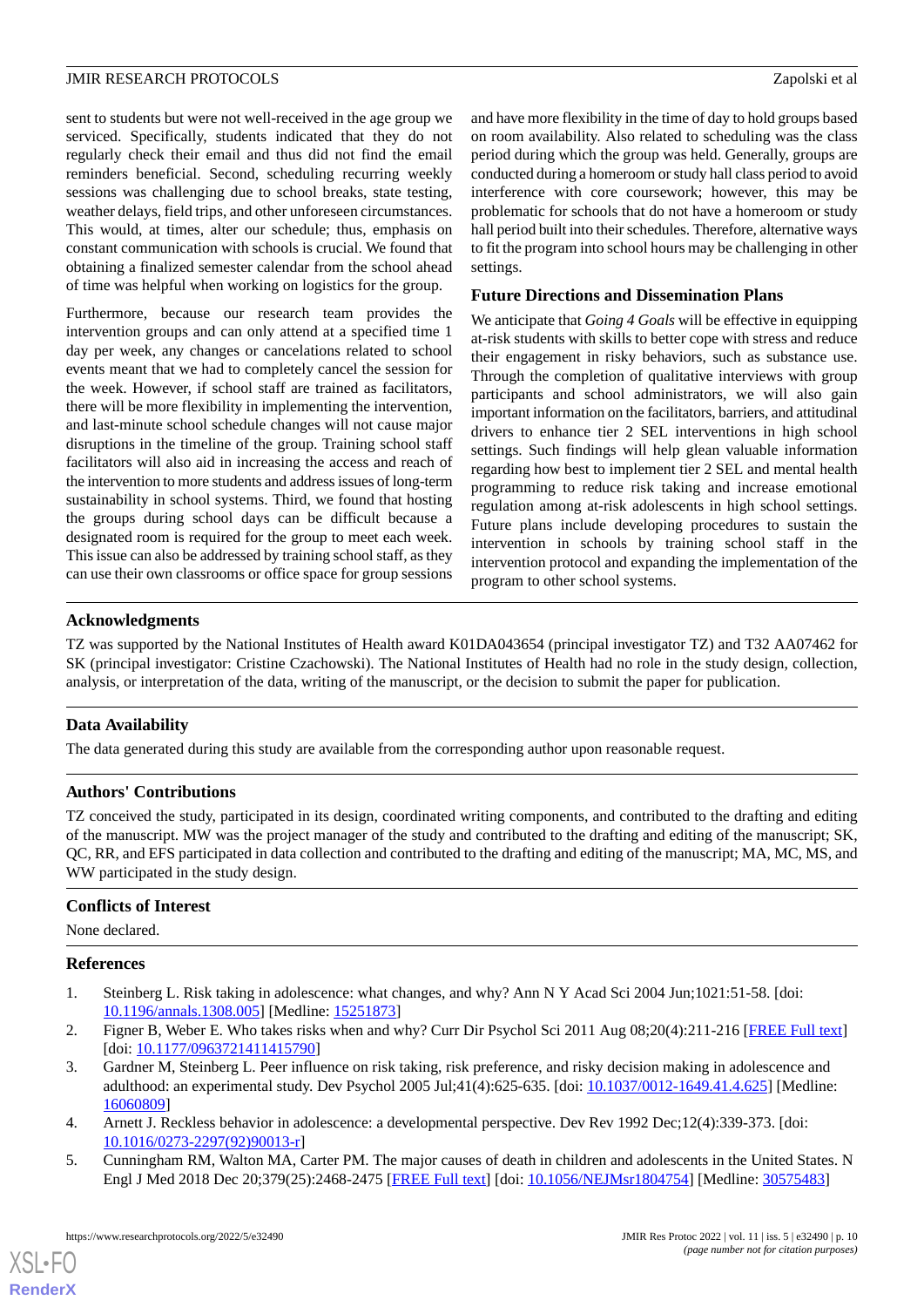- <span id="page-10-0"></span>6. Wills T, Simons J, Sussman S, Knight R. Emotional self-control and dysregulation: a dual-process analysis of pathways to externalizing/internalizing symptomatology and positive well-being in younger adolescents. Drug Alcohol Depend 2016 Jun 01;163 Suppl 1:S37-S45 [\[FREE Full text\]](https://linkinghub.elsevier.com/retrieve/pii/S0376-8716(16)00119-8) [doi: [10.1016/j.drugalcdep.2015.08.039](http://dx.doi.org/10.1016/j.drugalcdep.2015.08.039)] [Medline: [27306730\]](http://www.ncbi.nlm.nih.gov/entrez/query.fcgi?cmd=Retrieve&db=PubMed&list_uids=27306730&dopt=Abstract)
- <span id="page-10-2"></span><span id="page-10-1"></span>7. Bjork J, Pardini D. Who are those "risk-taking adolescents"? Individual differences in developmental neuroimaging research. Dev Cogn Neurosci 2015 Feb;11:56-64 [\[FREE Full text\]](https://linkinghub.elsevier.com/retrieve/pii/S1878-9293(14)00050-4) [doi: [10.1016/j.dcn.2014.07.008\]](http://dx.doi.org/10.1016/j.dcn.2014.07.008) [Medline: [25176616](http://www.ncbi.nlm.nih.gov/entrez/query.fcgi?cmd=Retrieve&db=PubMed&list_uids=25176616&dopt=Abstract)]
- 8. Greenberg MT, Weissberg RP, O'Brien MU, Zins JE, Fredericks L, Resnik H, et al. Enhancing school-based prevention and youth development through coordinated social, emotional, and academic learning. Am Psychol 2003;58(6-7):466-474. [doi: [10.1037/0003-066x.58.6-7.466](http://dx.doi.org/10.1037/0003-066x.58.6-7.466)] [Medline: [12971193](http://www.ncbi.nlm.nih.gov/entrez/query.fcgi?cmd=Retrieve&db=PubMed&list_uids=12971193&dopt=Abstract)]
- <span id="page-10-4"></span><span id="page-10-3"></span>9. Dowling K, Simpkin AJ, Barry MM. A cluster randomized-controlled trial of the MindOut social and emotional learning program for disadvantaged post-primary school students. J Youth Adolesc 2019 Jul;48(7):1245-1263. [doi: [10.1007/s10964-019-00987-3\]](http://dx.doi.org/10.1007/s10964-019-00987-3) [Medline: [31004264\]](http://www.ncbi.nlm.nih.gov/entrez/query.fcgi?cmd=Retrieve&db=PubMed&list_uids=31004264&dopt=Abstract)
- <span id="page-10-5"></span>10. Elbertson N, Brackett M, Weissberg R. School-based social and emotional learning (SEL) programming: current perspectives. In: Hargreaves A, Lieberman A, Fullan M, Hopkins D, editors. Second International Handbook of Educational Change. Dordrecht, The Netherlands: Springer; 2010:1017-1032.
- 11. CASEL Guide: effective social and emotional learning programs. Middle and high school edition. Collaborative for Academic, Social, and Emotional Learning (CASEL) guide. 2015. URL: [https://www.peacemakerresources.org/uploads/](https://www.peacemakerresources.org/uploads/5/5/9/1/55916565/casel-secondary-guide.pdf) [5/5/9/1/55916565/casel-secondary-guide.pdf](https://www.peacemakerresources.org/uploads/5/5/9/1/55916565/casel-secondary-guide.pdf) [accessed 2022-03-14]
- <span id="page-10-6"></span>12. Lawson GM, McKenzie ME, Becker KD, Selby L, Hoover SA. The core components of evidence-based social emotional learning programs. Prev Sci 2019 May; 20(4): 457-467 [[FREE Full text](http://europepmc.org/abstract/MED/30443846)] [doi: [10.1007/s11121-018-0953-y](http://dx.doi.org/10.1007/s11121-018-0953-y)] [Medline: [30443846](http://www.ncbi.nlm.nih.gov/entrez/query.fcgi?cmd=Retrieve&db=PubMed&list_uids=30443846&dopt=Abstract)]
- <span id="page-10-7"></span>13. Oberle E, Schonert-Reichl K. Social and emotional learning: recent research and practical strategies for promoting children's social and emotional competence in schools. In: Handbook of Social Behavior and Skills in Children. Cham, Switzerland: Springer; 2017:175-197.
- 14. Sklad M, Diekstra R, Ritter MD, Ben J, Gravesteijn C. Effectiveness of school-based universal social, emotional, and behavioral programs: do they enhance students' development in the area of skill, behavior, and adjustment? Psychol Schs 2012 Oct 05;49(9):892-909. [doi: [10.1002/pits.21641](http://dx.doi.org/10.1002/pits.21641)]
- <span id="page-10-9"></span>15. Snyder F, Flay B, Vuchinich S, Acock A, Washburn I, Beets M, et al. Impact of a social-emotional and character development program on school-level indicators of academic achievement, absenteeism, and disciplinary outcomes: a matched-pair, cluster randomized, controlled trial. J Res Educ Eff 2010 Jan;3(1):26-55 [\[FREE Full text](http://europepmc.org/abstract/MED/20414477)] [doi: [10.1080/19345740903353436\]](http://dx.doi.org/10.1080/19345740903353436) [Medline: [20414477](http://www.ncbi.nlm.nih.gov/entrez/query.fcgi?cmd=Retrieve&db=PubMed&list_uids=20414477&dopt=Abstract)]
- <span id="page-10-8"></span>16. Durlak J, Weissberg R, Dymnicki A, Taylor R, Schellinger K. The impact of enhancing students' social and emotional learning: a meta-analysis of school-based universal interventions. Child Dev 2011;82(1):405-432. [doi: [10.1111/j.1467-8624.2010.01564.x\]](http://dx.doi.org/10.1111/j.1467-8624.2010.01564.x) [Medline: [21291449\]](http://www.ncbi.nlm.nih.gov/entrez/query.fcgi?cmd=Retrieve&db=PubMed&list_uids=21291449&dopt=Abstract)
- <span id="page-10-11"></span><span id="page-10-10"></span>17. Taylor RD, Oberle E, Durlak JA, Weissberg RP. Promoting positive youth development through school-based social and emotional learning interventions: a meta-analysis of follow-up effects. Child Dev 2017 Jul;88(4):1156-1171. [doi: [10.1111/cdev.12864](http://dx.doi.org/10.1111/cdev.12864)] [Medline: [28685826](http://www.ncbi.nlm.nih.gov/entrez/query.fcgi?cmd=Retrieve&db=PubMed&list_uids=28685826&dopt=Abstract)]
- <span id="page-10-12"></span>18. Williamson A, Modecki K, Guerra N. SEL programs in high school. In: Handbook of Social and Emotional Learning: Research and Practice. New York, NY, USA: The Guilford Press; 2015:181-196.
- <span id="page-10-13"></span>19. Blewitt C, O'Connor A, Morris H, May T, Mousa A, Bergmeier H, et al. A systematic review of targeted social and emotional learning interventions in early childhood education and care settings. Early Child Dev Care 2019 Dec 24;191(14):2159-2187. [doi: [10.1080/03004430.2019.1702037](http://dx.doi.org/10.1080/03004430.2019.1702037)]
- <span id="page-10-14"></span>20. Heard HL, Linehan MM. Dialectical behavior therapy for borderline personality disorder. Oxfordshire, UK: Oxford University Press; 1993.
- 21. Lindenboim N, Linehan MM. Dialectical Behavior Therapy. Thousand Oaks, CA, USA: Sage Publications; 2005.
- <span id="page-10-16"></span><span id="page-10-15"></span>22. Linehan MM, Dimeff LA, Koerner K. Dialectical behavior therapy in clinical practice: applications across disorders and settings. New York, NY, USA: The Guilford Press; 2007.
- <span id="page-10-17"></span>23. MacPherson HA, Cheavens JS, Fristad MA. Dialectical behavior therapy for adolescents: theory, treatment adaptations, and empirical outcomes. Clin Child Fam Psychol Rev 2013 Mar;16(1):59-80. [doi: [10.1007/s10567-012-0126-7](http://dx.doi.org/10.1007/s10567-012-0126-7)] [Medline: [23224757](http://www.ncbi.nlm.nih.gov/entrez/query.fcgi?cmd=Retrieve&db=PubMed&list_uids=23224757&dopt=Abstract)]
- <span id="page-10-18"></span>24. Rathus J, Miller A, Linehan M. DBT skills manual for adolescents. New York, NY, USA: The Guilford Press; 2014.
- <span id="page-10-19"></span>25. Cook NE, Gorraiz M. Dialectical behavior therapy for nonsuicidal self-injury and depression among adolescents: preliminary meta-analytic evidence. Child Adolesc Ment Health 2016 May;21(2):81-89. [doi: [10.1111/camh.12112\]](http://dx.doi.org/10.1111/camh.12112) [Medline: [32680373\]](http://www.ncbi.nlm.nih.gov/entrez/query.fcgi?cmd=Retrieve&db=PubMed&list_uids=32680373&dopt=Abstract)
- 26. McCredie MN, Quinn CA, Covington M. Dialectical behavior therapy in adolescent residential treatment: outcomes and effectiveness. Resid Treat Child Youth 2017 May 19;34(2):84-106. [doi: [10.1080/0886571x.2016.1271291](http://dx.doi.org/10.1080/0886571x.2016.1271291)]
- 27. Mazza JJ, Dexter-Mazza ET, Miller AL, Rathus JH, Murphy HE. DBT Skills in Schools: Skills Training for Emotional Problem Solving for Adolescents Dbt Steps-a. New York, NY, USA: The Guilford Press; 2016.
- 28. Dexter-Mazza ET, Mazza JJ, Miller AL, Graling K, Courtney-Seidler EA, Catucci D. Application of DBT in a school-based setting. In: Dimeff LA, Rizvi SL, Koerner K, editors. Dialectical behavior therapy in clinical practice: applications across disorders and settings. New York, NY, USA: The Guilford Press; 2021:121-137.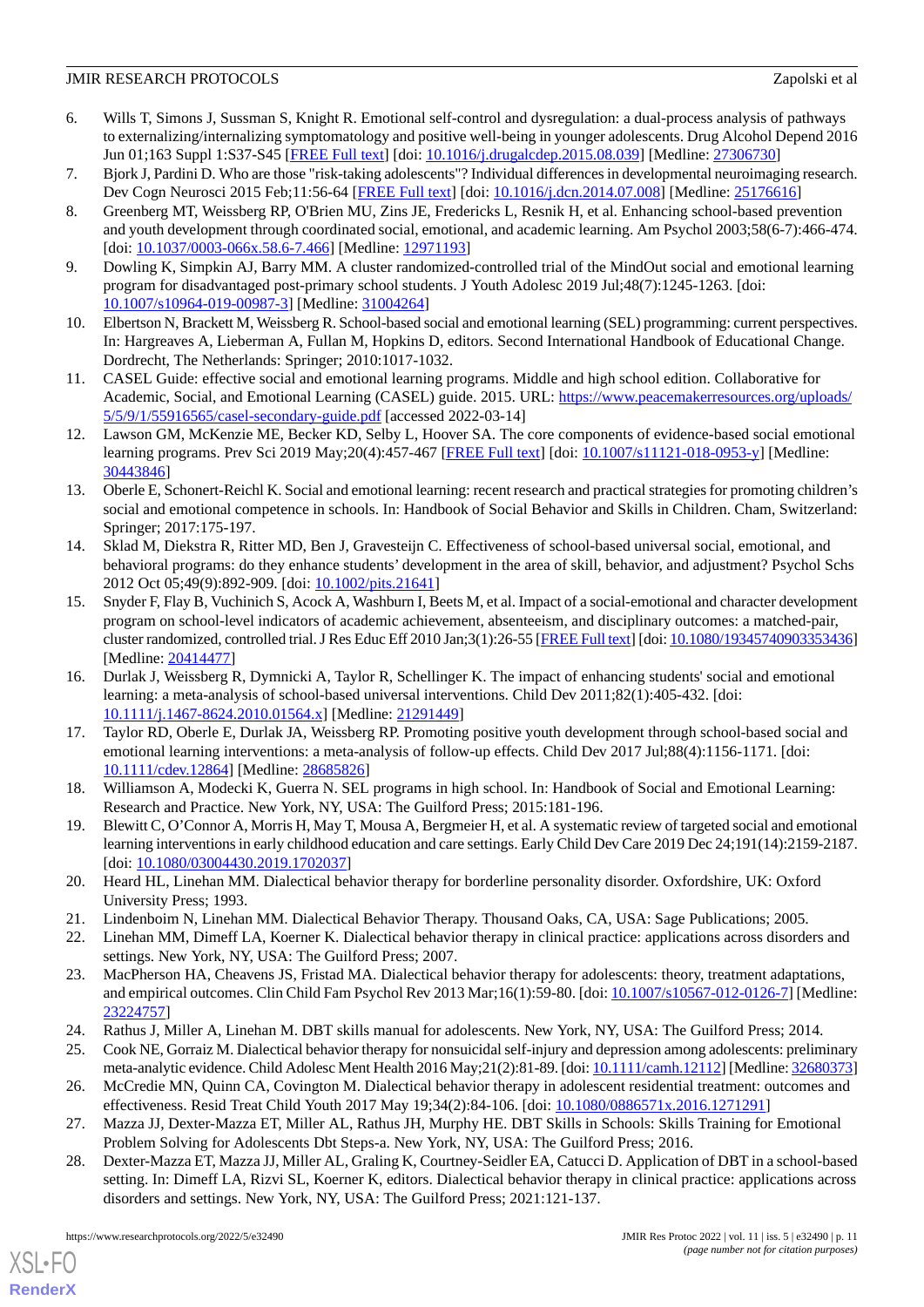- <span id="page-11-0"></span>29. Chugani C, Murphy C, Talis J, Miller E, McAneny C, Condosta D, et al. Implementing dialectical behavior therapy skills training for emotional problem solving for adolescents (DBT STEPS-A) in a low-income school. School Ment Health 2021 Aug 05:1-11 [\[FREE Full text\]](http://europepmc.org/abstract/MED/34377215) [doi: [10.1007/s12310-021-09472-4\]](http://dx.doi.org/10.1007/s12310-021-09472-4) [Medline: [34377215\]](http://www.ncbi.nlm.nih.gov/entrez/query.fcgi?cmd=Retrieve&db=PubMed&list_uids=34377215&dopt=Abstract)
- <span id="page-11-2"></span><span id="page-11-1"></span>30. Ricard RJ, Lerma E, Heard CC. Piloting a Dialectical Behavioral Therapy (DBT) infused skills group in a Disciplinary Alternative Education Program (DAEP). J Spec Group Work 2013 Dec;38(4):285-306. [doi: [10.1080/01933922.2013.834402\]](http://dx.doi.org/10.1080/01933922.2013.834402)
- 31. Zapolski TC, Smith GT. Pilot study: implementing a brief DBT skills program in schools to reduce health risk behaviors among early adolescents. J Sch Nurs 2017 Jun;33(3):198-204 [[FREE Full text](http://europepmc.org/abstract/MED/27742897)] [doi: [10.1177/1059840516673188\]](http://dx.doi.org/10.1177/1059840516673188) [Medline: [27742897](http://www.ncbi.nlm.nih.gov/entrez/query.fcgi?cmd=Retrieve&db=PubMed&list_uids=27742897&dopt=Abstract)]
- <span id="page-11-4"></span><span id="page-11-3"></span>32. Flynn D, Joyce M, Weihrauch M, Corcoran P. Innovations in practice: dialectical behaviour therapy - skills training for emotional problem solving for adolescents (DBT STEPS-A): evaluation of a pilot implementation in Irish post-primary schools. Child Adolesc Ment Health 2018 Nov;23(4):376-380. [doi: [10.1111/camh.12284](http://dx.doi.org/10.1111/camh.12284)] [Medline: [32677137](http://www.ncbi.nlm.nih.gov/entrez/query.fcgi?cmd=Retrieve&db=PubMed&list_uids=32677137&dopt=Abstract)]
- <span id="page-11-5"></span>33. Martinez R, Marraccini M, Knotek S, Neshkes R, Vanderburg J. Effects of dialectical behavioral therapy skills training for emotional problem solving for adolescents (DBT STEPS-A) program of rural ninth-grade students. School Mental Health 2021 Jul 03;14(1):165-178 [[FREE Full text\]](https://doi.org/10.1007/s12310-021-09463-5) [doi: [10.1007/s12310-021-09463-5](http://dx.doi.org/10.1007/s12310-021-09463-5)]
- <span id="page-11-6"></span>34. Burckhardt R, Manicavasagar V, Shaw F, Fogarty A, Batterham PJ, Dobinson K, et al. Preventing mental health symptoms in adolescents using dialectical behaviour therapy skills group: a feasibility study. Int J Adolesc Youth 2017 Feb 23;23(1):70-85. [doi: [10.1080/02673843.2017.1292927\]](http://dx.doi.org/10.1080/02673843.2017.1292927)
- <span id="page-11-7"></span>35. Doran GT. There's a S.M.A.R.T way to write management's goals and objectives. Manag Rev 1981;70:1-2 [[FREE Full](https://community.mis.temple.edu/mis0855002fall2015/files/2015/10/S.M.A.R.T-Way-Management-Review.pdf) [text](https://community.mis.temple.edu/mis0855002fall2015/files/2015/10/S.M.A.R.T-Way-Management-Review.pdf)]
- <span id="page-11-8"></span>36. Powers A, Stevens J, Fani N, Bradley B. Construct validity of a short, self report instrument assessing emotional dysregulation. Psychiatry Res 2015 Jan 30;225(1-2):85-92 [\[FREE Full text\]](http://europepmc.org/abstract/MED/25468625) [doi: [10.1016/j.psychres.2014.10.020\]](http://dx.doi.org/10.1016/j.psychres.2014.10.020) [Medline: [25468625](http://www.ncbi.nlm.nih.gov/entrez/query.fcgi?cmd=Retrieve&db=PubMed&list_uids=25468625&dopt=Abstract)]
- <span id="page-11-10"></span><span id="page-11-9"></span>37. Zapolski TC, Stairs AM, Settles RF, Combs JL, Smith GT. The measurement of dispositions to rash action in children. Assessment 2010 Mar;17(1):116-125 [[FREE Full text](http://europepmc.org/abstract/MED/19955108)] [doi: [10.1177/1073191109351372\]](http://dx.doi.org/10.1177/1073191109351372) [Medline: [19955108](http://www.ncbi.nlm.nih.gov/entrez/query.fcgi?cmd=Retrieve&db=PubMed&list_uids=19955108&dopt=Abstract)]
- 38. Simons JS, Gaher RM. The Distress Tolerance Scale: development and validation of a self-report measure. Motiv Emot 2005 Jun;29(2):83-102. [doi: [10.1007/s11031-005-7955-3](http://dx.doi.org/10.1007/s11031-005-7955-3)]
- <span id="page-11-12"></span><span id="page-11-11"></span>39. Cardaciotto L, Herbert JD, Forman EM, Moitra E, Farrow V. The assessment of present-moment awareness and acceptance: the Philadelphia Mindfulness Scale. Assessment 2008 Jun;15(2):204-223. [doi: [10.1177/1073191107311467](http://dx.doi.org/10.1177/1073191107311467)] [Medline: [18187399](http://www.ncbi.nlm.nih.gov/entrez/query.fcgi?cmd=Retrieve&db=PubMed&list_uids=18187399&dopt=Abstract)]
- 40. Russell J. The structure of child and adolescent aggression: confirmatory factor analysis of a Brief Peer Conflict Scale. University of New Orleans. 1982. URL:<https://core.ac.uk/download/pdf/216841011.pdf> [accessed 2022-03-14]
- 41. Pechorro P, Russell JD, Ayala-Nunes L, Gonçalves RA, Nunes C. The Brief Peer Conflict Scale: psychometric properties among a sample of incarcerated male juvenile offenders. Int J Offender Ther Comp Criminol 2017 Jul 21;62(8):2414-2429. [doi: [10.1177/0306624x17719299](http://dx.doi.org/10.1177/0306624x17719299)]

## **Abbreviations**

**CASEL:** Collaborative for Academic, Social, and Emotional Learning **DBT:** dialectical behavioral therapy **DBT-A:** Dialectical Behavioral Therapy for Adolescents **DBT STEPS-A:** DBT Skills in Schools: Skills Training for Emotional Problem Solving for Adolescents **PHLMS:** Philadelphia Mindfulness Scale **SEL:** social and emotional learning

*Edited by T Leung; submitted 29.07.21; peer-reviewed by R Ricard, N Snow-Hill; comments to author 26.10.21; revised version received 21.01.22; accepted 08.02.22; published 12.05.22*

*Please cite as:*

*Zapolski T, Whitener M, Khazvand S, Crichlow Q, Revilla R, Salgado EF, Aalsma M, Cyders M, Salyers M, Wu W Implementation of a Brief Dialectical Behavioral Therapy Skills Group in High Schools for At-Risk Youth: Protocol for a Mixed Methods Study JMIR Res Protoc 2022;11(5):e32490 URL: <https://www.researchprotocols.org/2022/5/e32490> doi: [10.2196/32490](http://dx.doi.org/10.2196/32490) PMID:*

©Tamika Zapolski, MacKenzie Whitener, Shirin Khazvand, Queenisha Crichlow, Rebecca Revilla, Eduardo F Salgado, Matthew Aalsma, Melissa Cyders, Michelle Salyers, Wei Wu. Originally published in JMIR Research Protocols